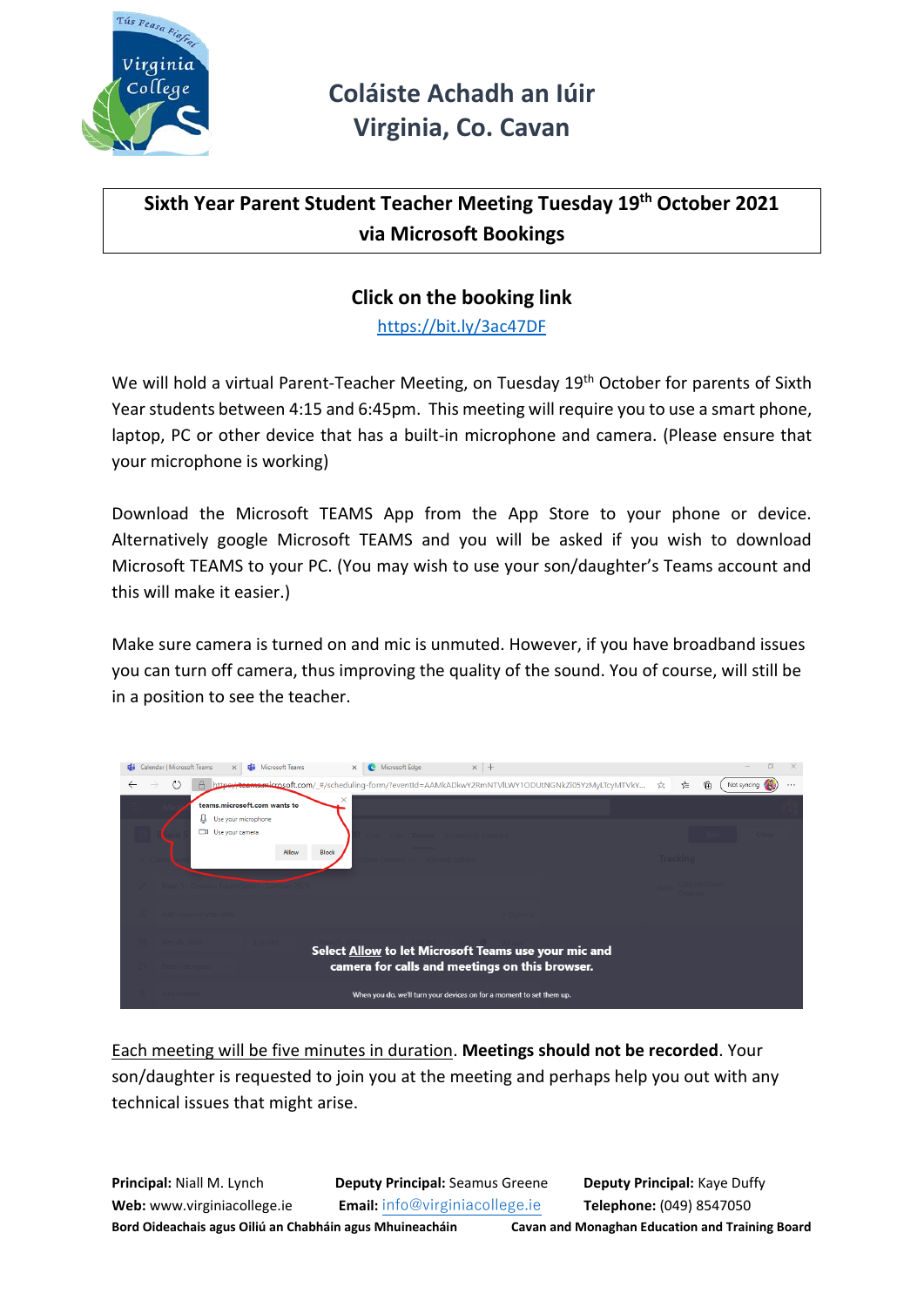

The link to the Virginia College Sixth Year Parent-Teacher meeting landing page is:

#### <https://bit.ly/3ac47DF>

This landing page contains a list of all the Sixth Year teachers in the dropdown menu on the right-hand side of the screen.

Select the various teachers individually that teach an examination subject to your son or daughter. It is not necessary to include the Non Exam PE, Religion, or Class Tutors/Year Head. Your son/daughter can confirm the names of the teachers that are applicable to you.

On the occasion where one teacher happens to teach the student two subjects one meeting slot will suffice. If a teacher is booked up for meetings on that evening you will see 'unavailable' on the scroll down list.

As some teachers teach more than one class group, they may not be a position to meet all parents on the evening. If you wish to speak with the teacher then please make contact with the office.

Once you select a teacher's name the remaining available appointment slots for that teacher become visible.

|                       |           | 5 minutes    |                |                 | Sixth Year Parent Teacher Meeting 2021-22 | $\bigoplus$ (i) |                         |
|-----------------------|-----------|--------------|----------------|-----------------|-------------------------------------------|-----------------|-------------------------|
|                       |           |              |                |                 |                                           |                 |                         |
|                       |           |              |                |                 | 19 October                                |                 |                         |
|                       |           |              |                |                 |                                           |                 |                         |
| Tu.<br>We             | <b>Th</b> | Fr.          | Sa             | Su              | Anyone                                    |                 | $\checkmark$            |
|                       |           | $\mathbf{1}$ | 2              | 3               |                                           |                 |                         |
| 5<br>6                | 7         | 8            | $\overline{9}$ | 10 <sup>°</sup> | 16:15                                     | 16:20           | 16:25                   |
| 13<br>12 <sub>2</sub> | 14        | 15           | 16             | 17              | 16:30                                     | 16:35           | 16:40                   |
| 20<br>19 <sup>°</sup> | 21        | 22           | 23             | 24              | 16:45                                     | 16:50           | 16:55                   |
| 26<br>27              | 28        | 29           | 30             | 31              | 17:00                                     | 17:05           | 17:10                   |
|                       |           |              |                |                 | 17:15                                     | 17:20           | 17:25                   |
|                       |           | October 2021 |                |                 |                                           |                 | Select staff (optional) |

Select a five-minute time slot for a meeting with that teacher and click on it.

**Principal:** Niall M. Lynch **Deputy Principal:** Seamus Greene **Deputy Principal:** Kaye Duffy

**Web:** www.virginiacollege.ie **Email:** [info@virginiacollege.ie](mailto:info@virginiacollege.ie) **Telephone:** (049) 8547050

**Bord Oideachais agus Oiliú an Chabháin agus Mhuineacháin Cavan and Monaghan Education and Training Board**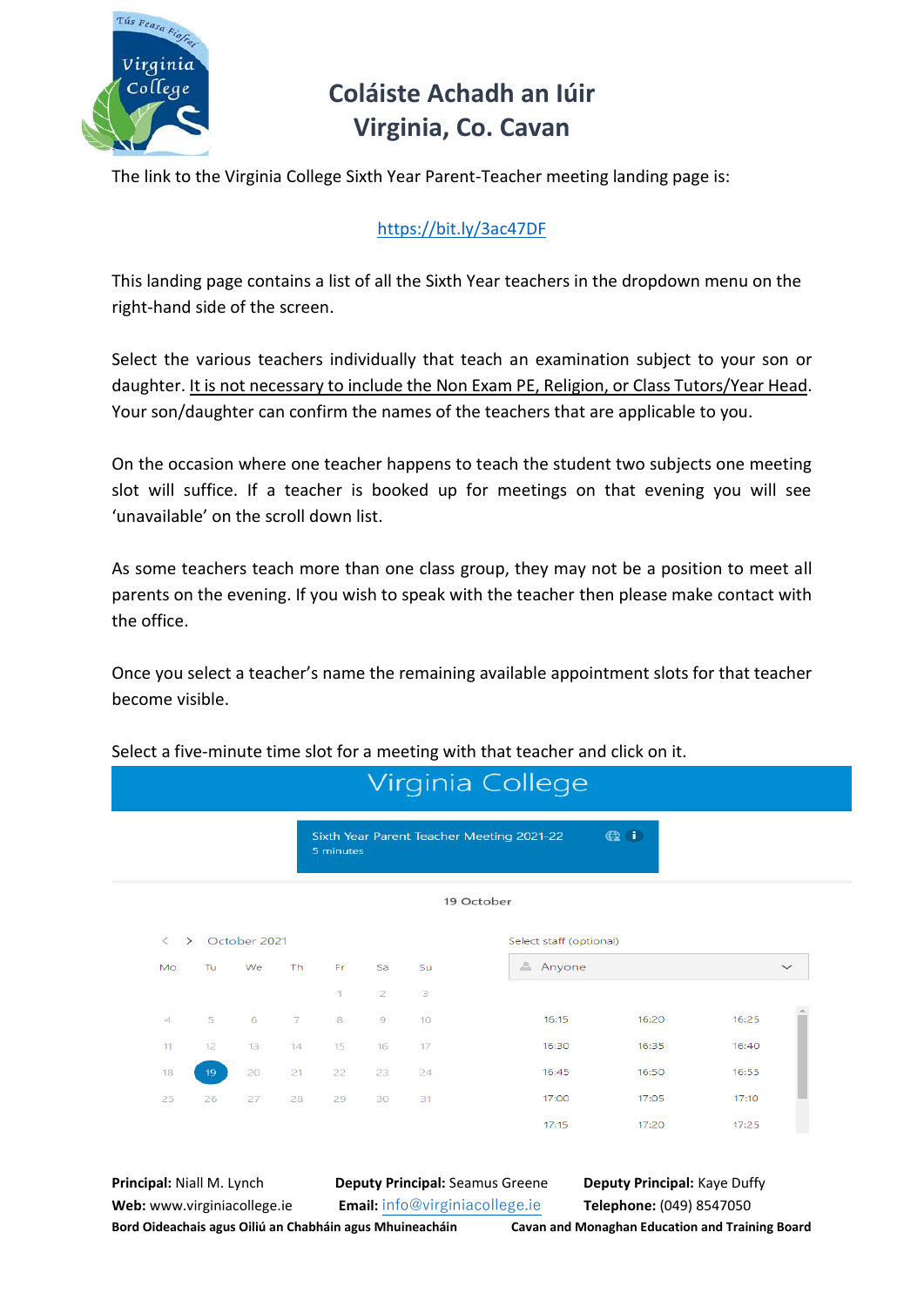

Scroll down to the section entitled **Add your details**. **Enter the student's name and the email address** that you will be using to facilitate the video meeting. It is important to enter your child's name rather than your own so teachers know who they are meeting and take full advantage of the short time slot available.

|                                                                         |                                | Add your details |  |
|-------------------------------------------------------------------------|--------------------------------|------------------|--|
| Name                                                                    |                                |                  |  |
| Email                                                                   |                                |                  |  |
|                                                                         | Provide additional information |                  |  |
| If you have a specific question can you please type it here. (optional) |                                |                  |  |
|                                                                         |                                |                  |  |
|                                                                         |                                |                  |  |

Confirm the appointment with that individual teacher by clicking **BOOK.** The following screen will appear:

| た え 田<br>□ ☆<br>$\rightarrow$ 0<br>ô<br>$\widehat{w}$<br>outlook.office365.com/owa/calendar/ColasteDnaoR@CMETB.ommicrosoft.com/bookings<br>$\overline{\phantom{a}}$<br>$27 -$<br>17:00<br>17:05<br>17:10<br>$-25$<br>28 29 30 31<br>26.<br>17:15<br>17:20<br>17:25<br>17.30<br>17:35<br>17:40<br>C All times are in (UTC+00:00) Dublin, Edinburgh, Liabon, London<br>Add your details<br>Please let us know if you have any special requests.<br>Name<br>Thank you.<br>Email<br>Notes (optional)<br>Phone number (optional) | Colaiste Dún an Rí | $x + v$ |                                                                       |  |  | $\sigma$ | $\times$     |
|-----------------------------------------------------------------------------------------------------------------------------------------------------------------------------------------------------------------------------------------------------------------------------------------------------------------------------------------------------------------------------------------------------------------------------------------------------------------------------------------------------------------------------|--------------------|---------|-----------------------------------------------------------------------|--|--|----------|--------------|
|                                                                                                                                                                                                                                                                                                                                                                                                                                                                                                                             | ÷                  |         |                                                                       |  |  |          | $\mathbf{z}$ |
|                                                                                                                                                                                                                                                                                                                                                                                                                                                                                                                             |                    |         |                                                                       |  |  |          |              |
|                                                                                                                                                                                                                                                                                                                                                                                                                                                                                                                             |                    |         |                                                                       |  |  |          |              |
|                                                                                                                                                                                                                                                                                                                                                                                                                                                                                                                             |                    |         |                                                                       |  |  |          |              |
|                                                                                                                                                                                                                                                                                                                                                                                                                                                                                                                             |                    |         |                                                                       |  |  |          |              |
|                                                                                                                                                                                                                                                                                                                                                                                                                                                                                                                             |                    |         |                                                                       |  |  |          |              |
|                                                                                                                                                                                                                                                                                                                                                                                                                                                                                                                             |                    |         |                                                                       |  |  |          |              |
|                                                                                                                                                                                                                                                                                                                                                                                                                                                                                                                             |                    |         |                                                                       |  |  |          |              |
|                                                                                                                                                                                                                                                                                                                                                                                                                                                                                                                             |                    |         |                                                                       |  |  |          |              |
| Address (optional)                                                                                                                                                                                                                                                                                                                                                                                                                                                                                                          |                    |         |                                                                       |  |  |          |              |
|                                                                                                                                                                                                                                                                                                                                                                                                                                                                                                                             |                    |         | Book                                                                  |  |  |          |              |
|                                                                                                                                                                                                                                                                                                                                                                                                                                                                                                                             |                    |         | Kingscourt, Co. Cavan                                                 |  |  |          |              |
|                                                                                                                                                                                                                                                                                                                                                                                                                                                                                                                             |                    |         | ь                                                                     |  |  |          |              |
|                                                                                                                                                                                                                                                                                                                                                                                                                                                                                                                             |                    |         | Powered by Microsoft Bookings<br>C 2021 Microsoft . Privacy & Cookies |  |  |          |              |
|                                                                                                                                                                                                                                                                                                                                                                                                                                                                                                                             |                    |         |                                                                       |  |  |          |              |

Click **Ok** and you are taken to the original booking screen and you can repeat these steps to schedule appointments with the remaining teachers by pressing **New booking** each time.

We suggest that you do not select consecutive slots to give yourself the opportunity to return to your emails and open the next meeting link.